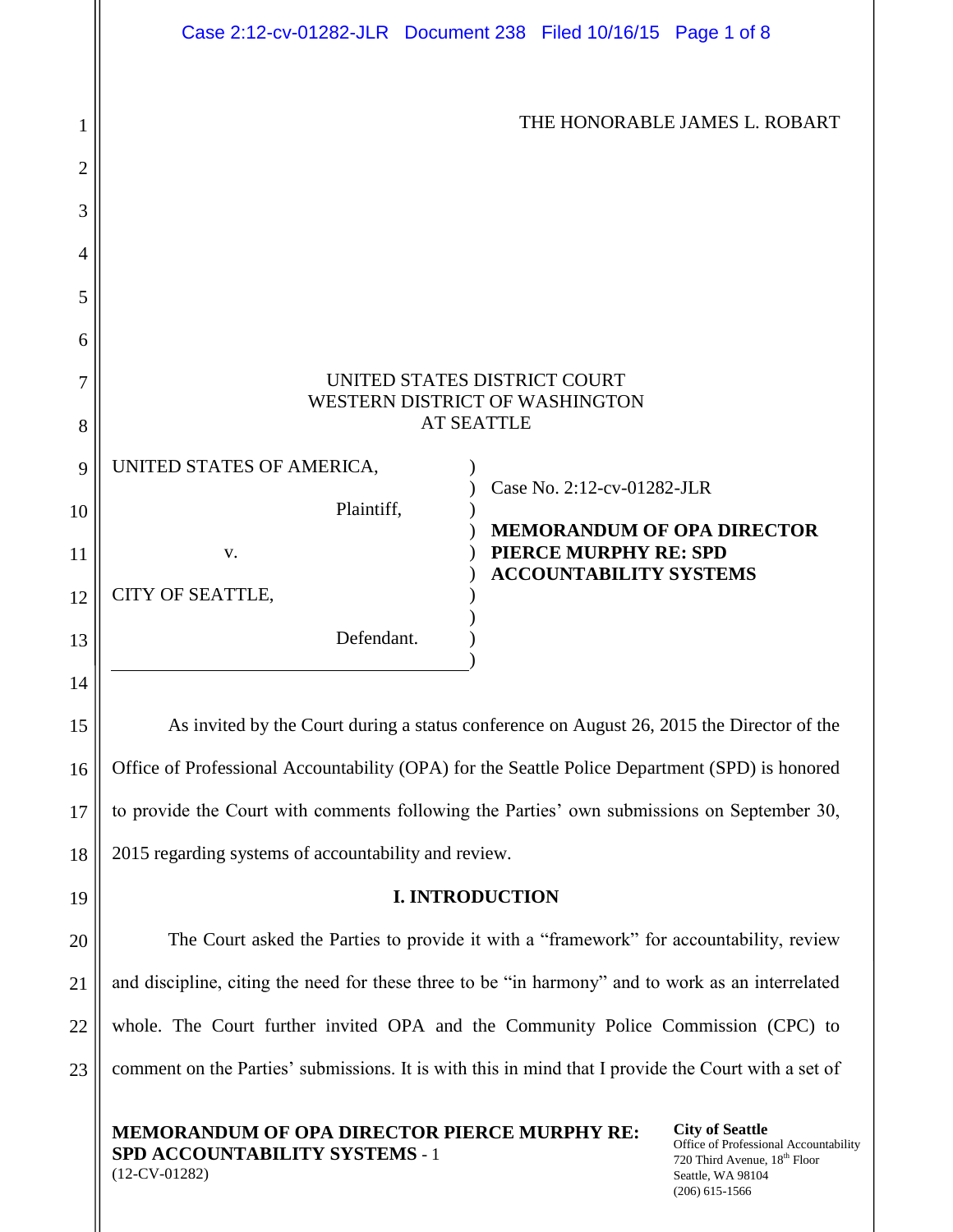principles regarding accountability, review and oversight which the Court may find valuable as it reviews policies, training and other proposals put before it for approval. This submission is based on my over 40 years of experience in law enforcement, organizational and human resource development, and civilian oversight of police.

## **II. BACKGROUND AND EXPERIENCE**

After being duly appointed by the Mayor and confirmed by the City Council, I was sworn into office as the third Civilian Director of OPA on July 1, 2013 and have served in this capacity to the present day. I came to Seattle after more than 14 years of experience as the Community Ombudsman for the City of Boise in Idaho responsible for proving civilian oversight of the Boise Police Department. As the first appointed ombudsman for Boise, I had the privilege of creating the office, including drafting of empowering legislation, establishment of policies and procedures, and executive leadership of the office. During my years of service in Boise, I conducted independent investigations of officer-involved shootings, in-custody deaths, serious uses of force by the police, and community complaints against the police. I also undertook several in-depth policy reviews and made a number of recommendations for changes in policy and training that led to positive changes in Boise Police Department operations and restored community trust. I have also served as an advisor and pro-bono consultant to civilian oversight agencies throughout the United States and contributed to the civilian oversight profession as a board member and past president for the National Association for Civilian Oversight of Law Enforcement (NACOLE). I hold a Certified Practitioner of Oversight designation from NACOLE. Prior to becoming the ombudsman in Boise, I had a successful career in human resource management and organizational development, working as a trainer, consultant and

23

1

 $\mathcal{D}_{\mathcal{L}}$ 

3

4

5

6

7

8

9

10

11

12

13

14

15

16

17

18

19

20

21

22

**MEMORANDUM OF OPA DIRECTOR PIERCE MURPHY RE: SPD ACCOUNTABILITY SYSTEMS** - 2 (12-CV-01282)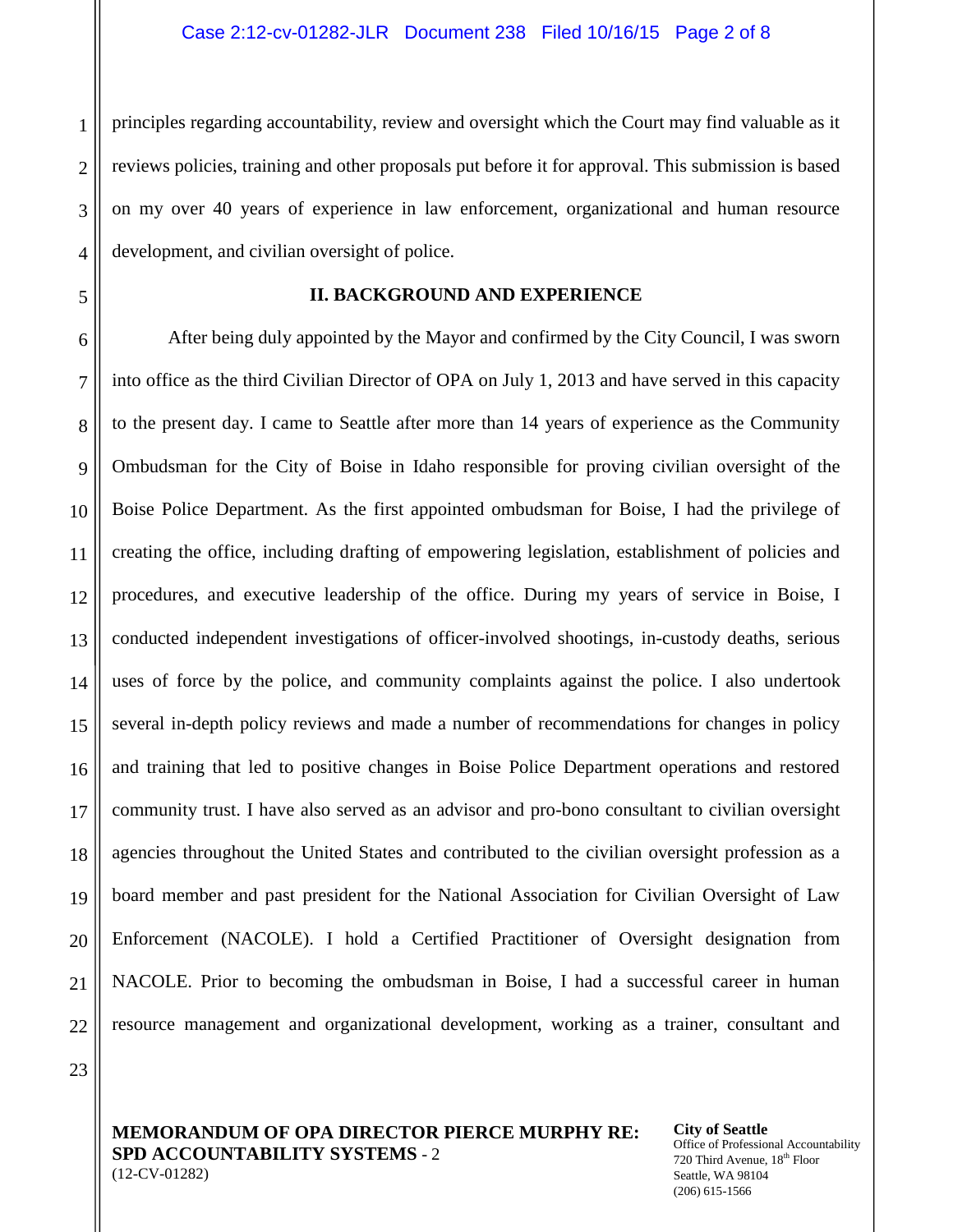executive. From 1973 to 1979, I served as a level 1 (fully qualified) reserve police officer in the California cities of Menlo Park and Atherton.

As Civilian Director of OPA, I have focused my time and energies on increasing the independence, accessibility and transparency of OPA. The Chief of Police and her staff rely on OPA to conduct investigations that are independent, thorough and objective. The public expects the same from OPA and deserves nothing less. Since the implementation of SPD's new Use-of-Force policy at the beginning of 2014, OPA was given the added responsibility of providing independent, civilian-led oversight of all Type 3 use-of-force investigations conducted by the SPD Force Investigation Team. As the Court is undoubtedly aware, OPA is staffed almost entirely by commissioned SPD police officers of various ranks, all of whom are members of either the Seattle Police Officers Guild or the Seattle Police Management Association, the two unions representing all SPD officers except those at the ranks of Chief, Deputy Chief or Assistant Chief.

# **III. SUBSIDIARITY: CORE PRINCIPLE OF ACCOUNTABILITY**

A core principle of effective organizational management is the proper delegation of authority and responsibility. Highly effective organizations provide their first level supervisors with sufficient authority, training and resources to hold employees accountable to deliver quality products and services in a manner consistent with the organization's mission and values. Police departments are no exception. To deliver constitutional and bias-free policing services, the best police departments depend on their front-line supervisors, typically sergeants, to lead, train, direct, counsel and motivate the officers in their charge. A well-trained sergeant is at the heart of police accountability. A police department's accountability processes must be oriented to support and empower the front-line supervisor to effectively perform his or her accountability role.

**MEMORANDUM OF OPA DIRECTOR PIERCE MURPHY RE: SPD ACCOUNTABILITY SYSTEMS** - 3 (12-CV-01282)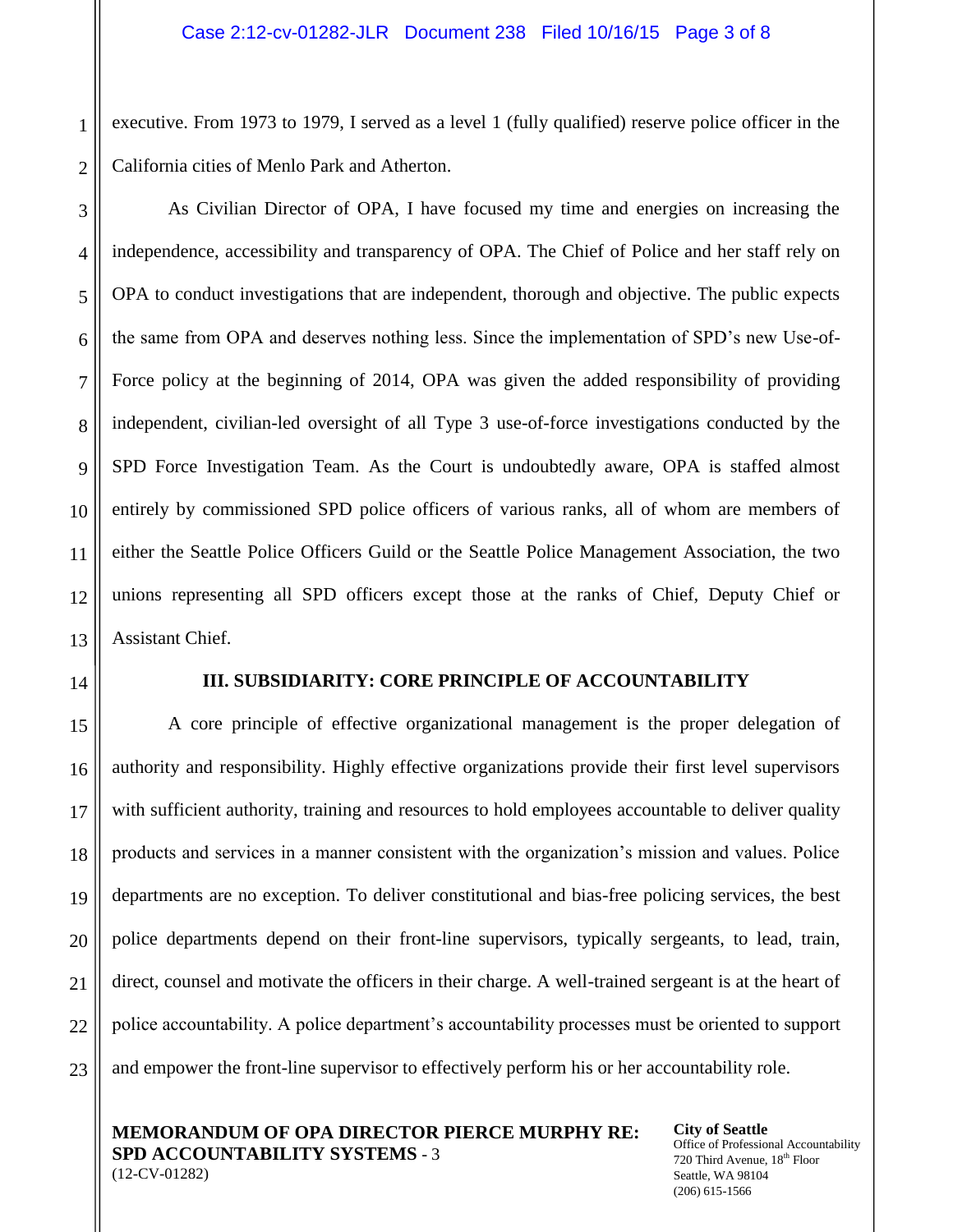In considering policies, processes and structures brought forward for its review and approval, the Court may wish to consider how these proposals strengthen and support SPD sergeants and their immediate chain of command.

## **IV. CRITICAL SELF-REVIEW**

Front-line supervisors should be assisted in their accountability role by effective systems and processes of critical self-review. In implementing the provisions of the Settlement Agreement, SPD has established a stable and capable process to review the use of force, from the lowest to the most series levels. SPD has also recently begun implementation of an Employee Intervention System (EIS) which will provide supervisors at all levels with information and tools to use in correcting and improving officers' behavior before it becomes the subject of discipline. While other systems and processes of critical self-analysis (e.g., the Collision Review Board (CRB), Internal Performance Audits and Inspections, etc.) are extant within SPD, a comprehensive and integrated review and alignment of all such processes would assist SPD in its efforts to deliver timely and useable information to supervisors and decision-makers.

### **V. THE ROLE OF DISCIPLINE IN POLICE ACCOUNTABILITY**

In Seattle and throughout the country, calls for greater police accountability frequently focus on criminal prosecution of officers and the imposition of discipline. This is an important and highly visible aspect of any accountability system. Building both public and employee trust includes implementing a robust discipline system that is simple, fair, swift, unbiased and based on findings of fact derived from thorough and objective investigations. Appropriate disciplinary decisions and criminal prosecutions communicate to all parties that a police department is serious about accountability. However, as noted above in discussing the role of police sergeants, accountability is much more than discipline. To be effective and to produce policing of the

**MEMORANDUM OF OPA DIRECTOR PIERCE MURPHY RE: SPD ACCOUNTABILITY SYSTEMS** - 4 (12-CV-01282)

**City of Seattle** Office of Professional Accountability 720 Third Avenue, 18<sup>th</sup> Floor Seattle, WA 98104 (206) 615-1566

1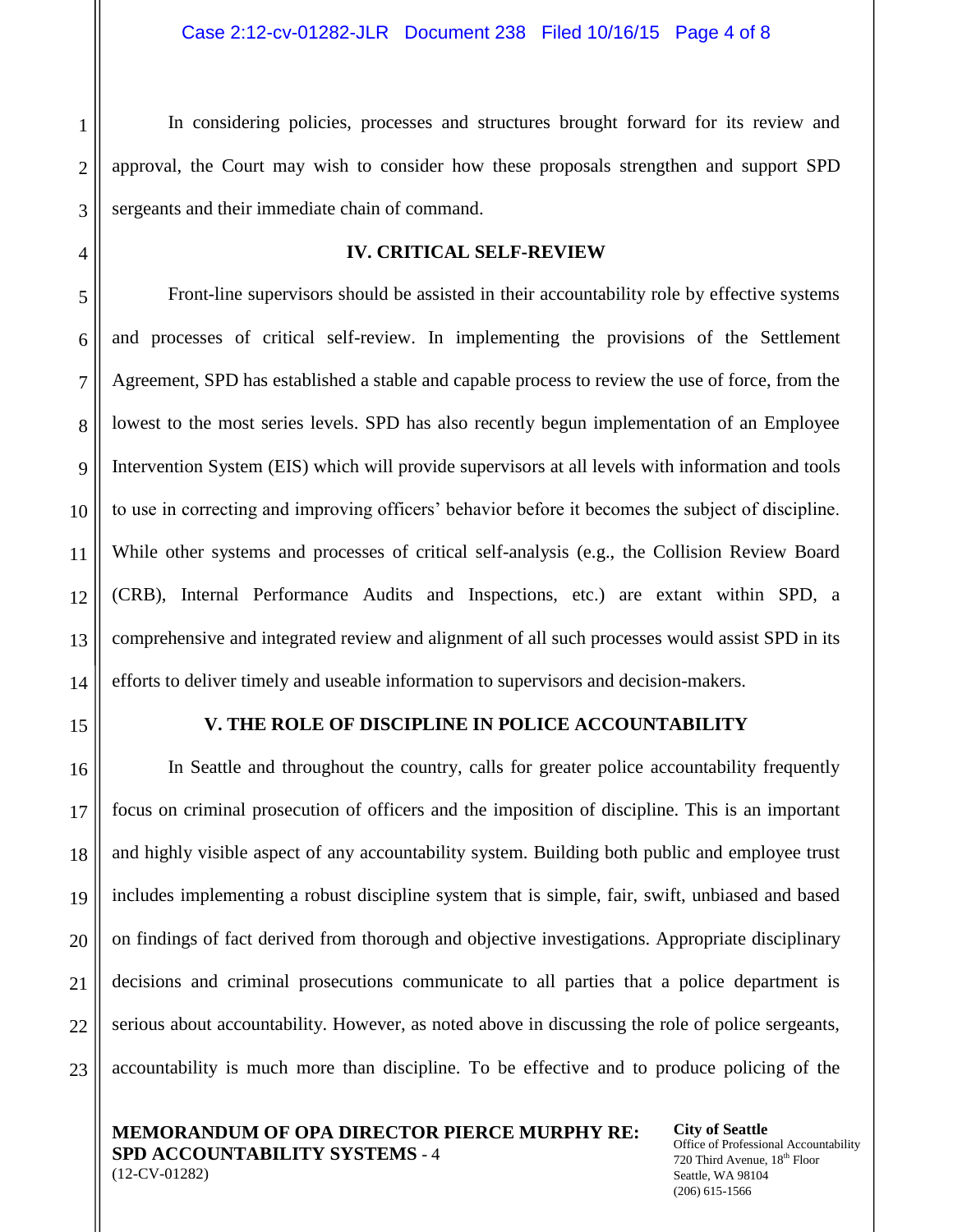highest quality, accountability must start with the front-line supervisor, include the entire chain of command, and rely on clear policies, effective training and strong processes of critical selfanalysis (e.g., the SPD Force Review Board).

1

 $\mathcal{D}_{\mathcal{L}}$ 

3

4

5

6

7

8

9

10

11

12

13

14

15

16

17

18

19

20

21

22

23

# **VI. INDEPENDENT OVERSIGHT OF THE POLICE**

"*Quis custodiet ipsos custodies?*" This timeless question from the Roman poet Juvenal gets to the heart of the challenge facing American policing today. To gain the trust and support of the governed, those exercising governmental power must be held accountable to respect human and civil rights and operate within the law and established policies. An essential element in any effective system of police accountability is some form of independent community oversight. While the specific structure, authority and scope of responsibility of community oversight vary widely throughout the country, all strive to gain as much independence as possible given the constraints of local laws, collective bargaining agreements and politics. In general, it can be said that the greater the actual and perceived independence of police oversight, the greater the community's trust that their police officers are being held accountable.

OPA can best be described as quasi-independent. The director and the auditor are both appointed by the mayor and confirmed by the City Council. Of the two, the OPA auditor is the more independent given her status as a contractor to the City, rather than an employee. The OPA director is a SPD employee with neither civil service nor contractual protection. In addition, both the director and the auditor are subject to reappointment and reconfirmation every three years, potentially subjecting them to political pressures on a tri-annual basis.

Since its inception in 2000, the investigation section of OPA has been entirely staffed by commissioned officers of SPD. OPA investigations are conducted by eight SPD detective sergeants supervised by two lieutenants and a captain. The only non-commissioned OPA staff

**MEMORANDUM OF OPA DIRECTOR PIERCE MURPHY RE: SPD ACCOUNTABILITY SYSTEMS** - 5 (12-CV-01282)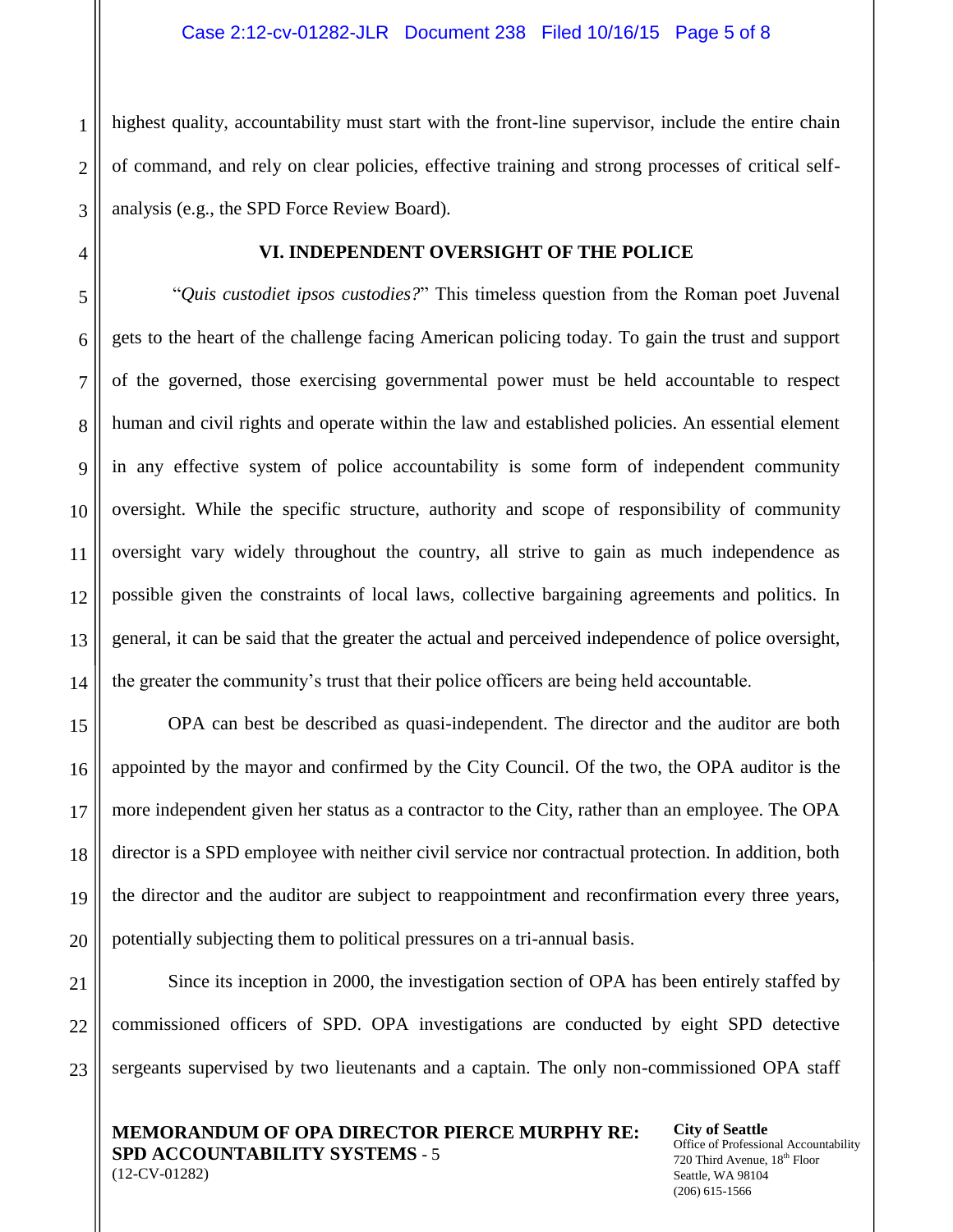### Case 2:12-cv-01282-JLR Document 238 Filed 10/16/15 Page 6 of 8

members are the director, deputy director, strategic analyst and two administrative assistants. This means that members of the public filing complaints with OPA have their complaint received, investigated and reviewed by SPD officers. Notwithstanding the important role the OPA director and OPA auditor each play in the classification of complaints at intake and the certification of OPA investigations after completion, along with the OPA director's authority to recommend findings and discipline to the chief of police, the current situation of an allcommissioned OPA intake and investigations staff is a serious challenge to OPA's actual and perceived independence.

In addition to the independent investigations conducted by OPA, public trust in SPD's own systems and processes of accountability and critical self-analysis will be greatly enhanced if OPA and the rest of the independent oversight apparatus have adequate authority, access and resources to monitor and audit these systems and processes. Without usurping the vital role of the supervisor in holding his or her employees accountable for day-to-day police activities and the rest of SPD's management and command structure in supporting accountability throughout the Department, the independent oversight structure and entities in Seattle should have the authority and resources necessary to monitor and audit crucial systems such as force investigations and review, the EIS process, performance management systems, the disciplinary system, the CRB, internal audits and inspections, etc.

Finally, independent oversight of the police must be as transparent and accessible to the public as the law will allow. Direct involvement in a meaningful way by representatives of the communities served by the police will ensure that the oversight processes and mechanisms retain the public's support and trust, while providing SPD with valuable insights and feedback from those they are sworn to serve.

**MEMORANDUM OF OPA DIRECTOR PIERCE MURPHY RE: SPD ACCOUNTABILITY SYSTEMS** - 6 (12-CV-01282)

**City of Seattle** Office of Professional Accountability 720 Third Avenue, 18<sup>th</sup> Floor Seattle, WA 98104 (206) 615-1566

1

 $\mathcal{D}_{\mathcal{L}}$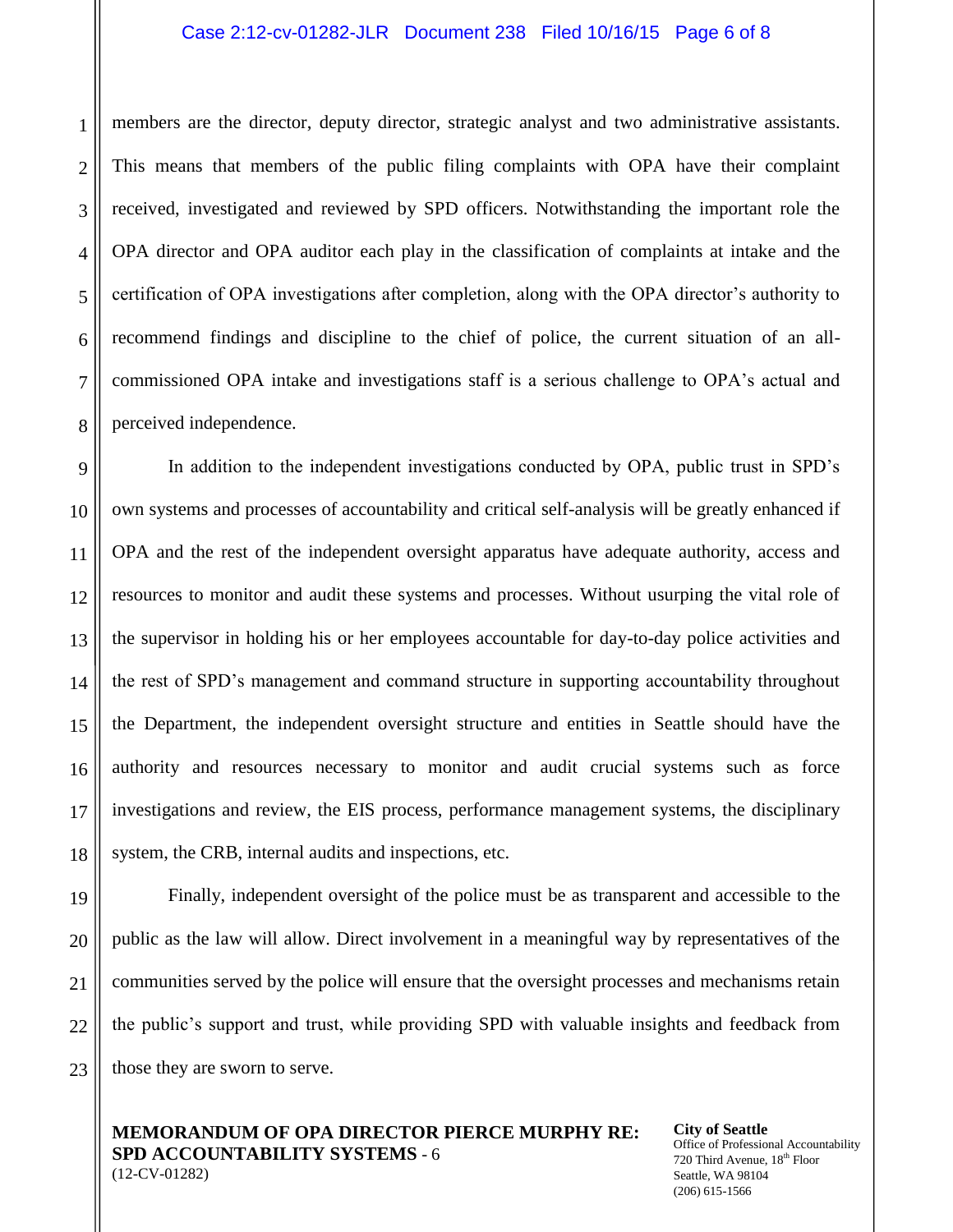| $\mathbf 1$    | <b>VII. CONCLUSION</b>                                                                                                                                                                                                                                       |
|----------------|--------------------------------------------------------------------------------------------------------------------------------------------------------------------------------------------------------------------------------------------------------------|
| $\overline{c}$ | The Court's current interest in SPD's systems of accountability, review and discipline comes at a                                                                                                                                                            |
| 3              | propitious time in the life of the Parties' implementation of the Settlement Agreement. Adequate                                                                                                                                                             |
| $\overline{4}$ | structures, policies and processes of accountability, review and oversight must be fully                                                                                                                                                                     |
| 5              | implemented and operating effectively before the Court's oversight of SPD concludes. To do                                                                                                                                                                   |
| 6              | otherwise would be to risk the loss of the many improvements made since the Court gained                                                                                                                                                                     |
| 7              | jurisdiction and to forfeit the possibility of a virtuous cycle of continuous improvement in the                                                                                                                                                             |
| 8              | years beyond the Settlement Agreement.                                                                                                                                                                                                                       |
| 9              | DATED this 16 <sup>th</sup> day of October, 2015.                                                                                                                                                                                                            |
| 10             | <b>CITY OF SEATTLE OFFICE OF</b><br>PROFESSIONAL ACCOUNTABILITY                                                                                                                                                                                              |
| 11             |                                                                                                                                                                                                                                                              |
| 12             | s/Pierce Murphy<br>Pierce Murphy, Director                                                                                                                                                                                                                   |
| 13             |                                                                                                                                                                                                                                                              |
| 14             |                                                                                                                                                                                                                                                              |
| 15             |                                                                                                                                                                                                                                                              |
| 16             |                                                                                                                                                                                                                                                              |
| 17             |                                                                                                                                                                                                                                                              |
| 18             |                                                                                                                                                                                                                                                              |
| 19             |                                                                                                                                                                                                                                                              |
| 20             |                                                                                                                                                                                                                                                              |
| 21             |                                                                                                                                                                                                                                                              |
| 22             |                                                                                                                                                                                                                                                              |
| 23             |                                                                                                                                                                                                                                                              |
|                | <b>City of Seattle</b><br><b>MEMORANDUM OF OPA DIRECTOR PIERCE MURPHY RE:</b><br>Office of Professional Accountability<br><b>SPD ACCOUNTABILITY SYSTEMS - 7</b><br>720 Third Avenue, 18th Floor<br>$(12$ -CV-01282)<br>Seattle, WA 98104<br>$(206)$ 615-1566 |